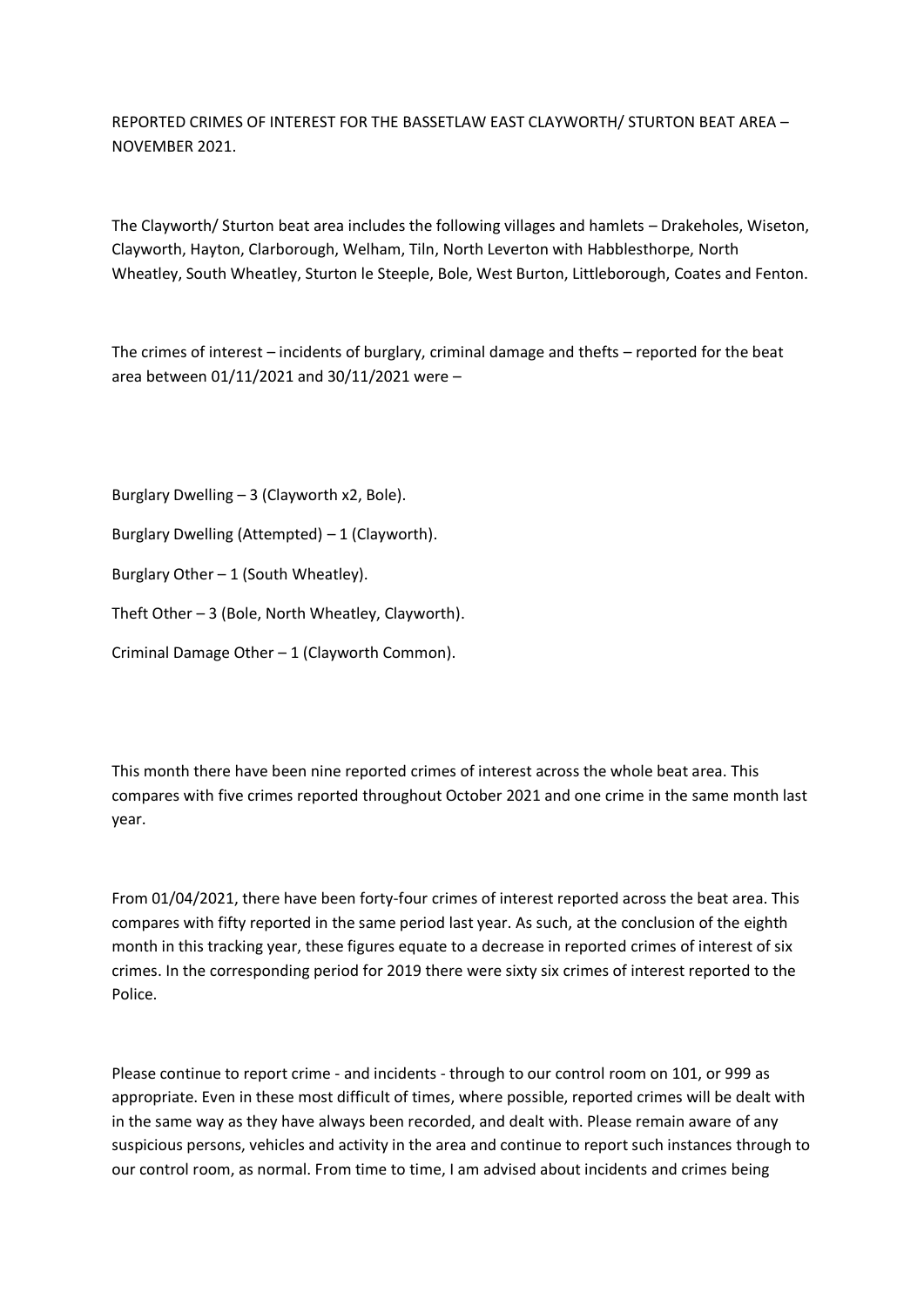shared on social media, which I was not aware of. Might I ask that incidents and crimes of this nature are reported through to our control room, for Police action and recording purposes, in the first instance and then, obviously, share your experiences with whom you desire by other methods?

As from February 2020, the Police report has included anti-social behaviour incidents only, negating other incident types from this category, such as hoax calls to the emergency services, found/ abandoned vehicles and wildlife/ animal issues. This month there have been two reported incidents of anti-social behaviour across the whole beat area. This compares with no reported incidents for October 2021 and three reported for the same month in 2020.

The Christmas tree lights were switched on at Retford recently and most neighbouring parishes will already have completed the same, or will be doing so soon. I look forward to seeing more of you at other planned events and engagements.

My Police reports, at times, must read quite repetitive. However, as has been said many times before, crime trends are very repetitive too. At this time of the year, there is usually a noticeable fall in burglary other type offences as criminals find it harder to sell on items stolen from sheds and out buildings. Nottinghamshire Police do usually see an increase in burglary dwelling and thefts of motor vehicle crimes at this time of the year.

Christmas is a special time of the year. It is a time for giving…….but sadly for taking too.

Below are some tips and advice for you whilst you are out and about shopping, socialising or at home over the festive season. Avid readers of my report will notice that the same advice was given at this time of the year, last year. I make no apologies in repeating the same advice again this year.

## **When you are out shopping.**

- Keep valuables in inside pockets of clothing or bags.
- Only carry the cash and cards which you need. Always shield the PIN pad when entering your PIN.
- Park in an open, well lit area. Visit [www.parkmark.co.uk](about:blank) to find accredited car parks.
- Avoid going back to your car to leave your shopping part way through your trip. If you have to keep presents in the car, make sure they are out of view in the boot, the car is locked and keep the receipts with you.
- Never leave your bag unattended on your trolley whilst shopping and don't leave it in your vehicle when returning your trolley.

## **At cash machines.**

- If you see anything suspicious alert the bank or call the Police on 101.
- Shield the keypad when typing in your PIN at a cash machine or in a shop.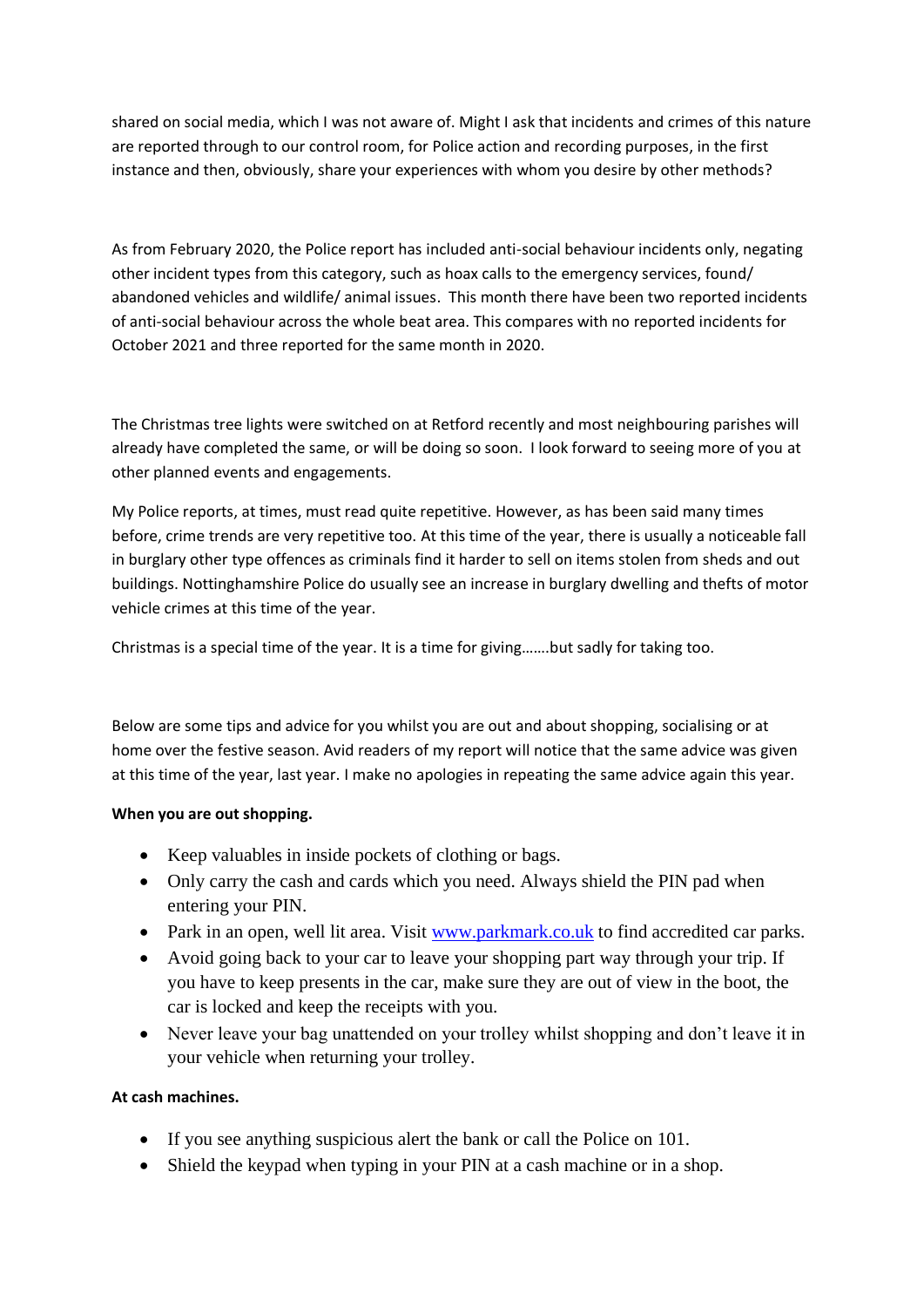• Only withdraw as much cash as you need and avoid carrying large amounts of cash. Put your money and cards away (not in your back pocket) safely before leaving the machine.

## **When you are out for the evening.**

- Never leave your valuables unattended.
- Make sure someone knows where you are going and when you'll be home.
- Avoid walking home alone and never with someone you don't know well.
- Check your taxi drivers ID and never get into an unlicensed taxi.

## **At home.**

- Don't leave presents under your Christmas tree if they are visible from windows and doors.
- Never keep large amounts of cash at home. Check you have adequate insurance for your belongings.
- Make sure you keep your doors and windows locked at all times.
- Keys should always be kept out of sight and not left in doors or in view of windows.
- Make your house look occupied, use timer switches to operate lamps as it starts to get dark, leave a radio on.
- Don't open the door to anybody you don't recognise. Not sure?? Don't open the door!!

At this time of the year, in particular, there never seems to be enough hours in the day. Please remain security conscious over the Christmas period – remember criminals are with us all the year round, they do not take a break for Christmas.

My contact number is 07525 226838 and my E mail address is [david.airey@nottinghamshire.pnn.police.uk](about:blank) PC 2895 James Pickersgill is the beat manager for the area. He has a contact number of 07525 226479 and an E mail address of [james.pickersgill@nottinghamshire.pnn.police.uk](about:blank)

**Please do not use these telephone numbers to report incidents and/ or crimes. Works numbers should only be used for non-urgent matters – including seeking advice and/ or information.**

**I continue to receive calls on my works phone from residents wising to report incidents and crimes. In many cases these calls are received when I am on rest days or annual leave and have not got my works phone to hand. Residents must be comfortable in reporting these occurrences to our control room on 101, or 999 as appropriate, in order to receive the best, and real time, service from those officers who are on duty.**